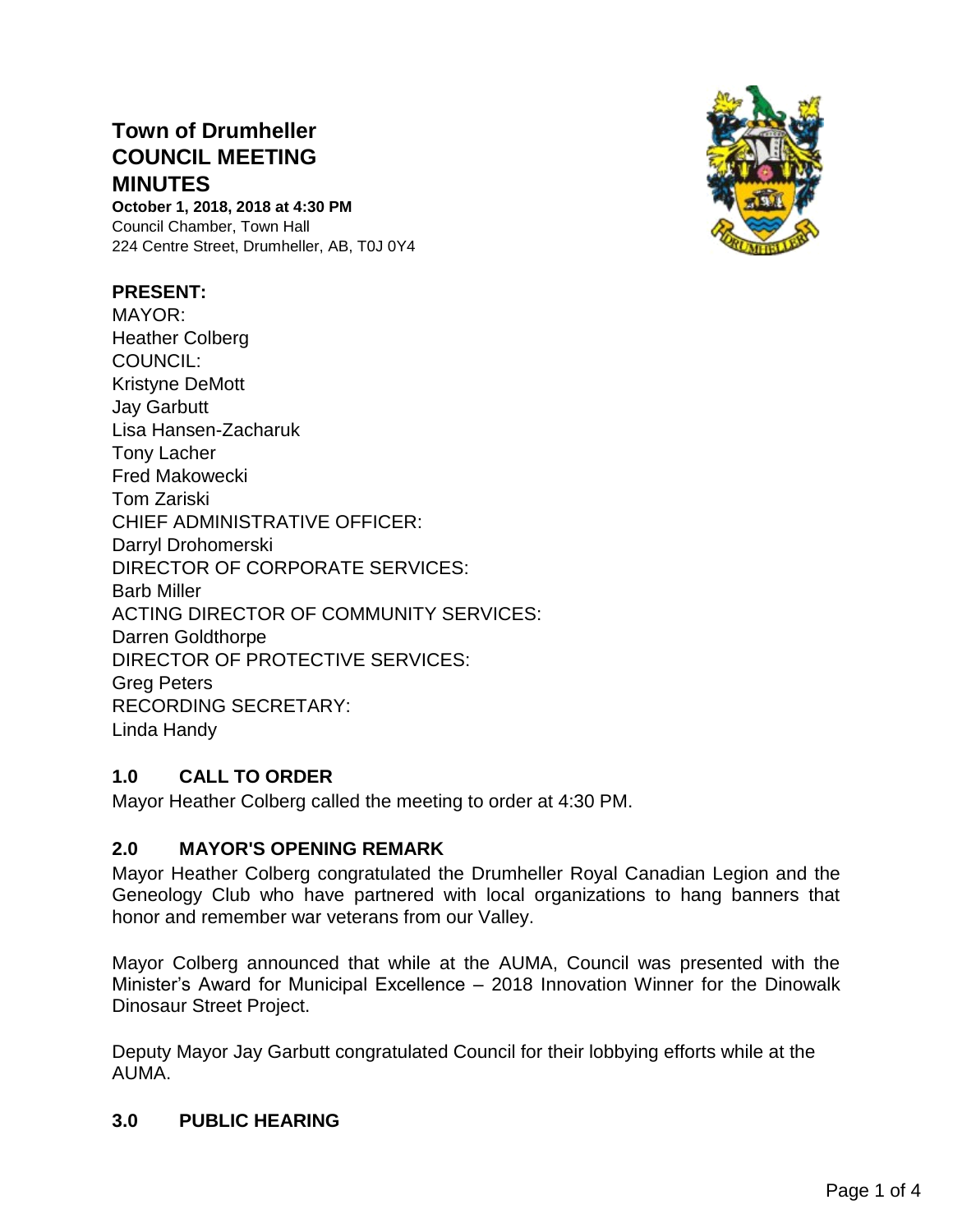Regular Council Meeting Minutes October 1, 2018

## **4.0 ADOPTION OF AGENDA**

Addition to Agenda: 14.1 Labour Matter (*FOIPP Section 23 – Local Public Body Confidences*)

**MO2018.158** Makowecki, Lacher moved to adopt the agenda as amended. Carried Unanimously.

## **5.0 MINUTES**

## **5.1. ADOPTION OF REGULAR COUNCIL MEETING MINUTES**

5.1.1 Regular Council Meeting Minutes of September 17, 2018

**MO2018.159** Hansen-Zacharuk, Zariski moved to approve the Regular Council Meeting Minutes of September 17, 2018 as presented. Carried Unanimously.

# **5.2. MINUTES OF MEETING PRESENTED FOR INFORMATION**

## **5.3. BUSINESS ARISING FROM THE MINUTES**

**6.0 DELEGATIONS**

## **7.0 COMMITTEE OF THE WHOLE RECOMMENDATIONS**

## **8.0 REQUEST FOR DECISION REPORTS**

## **8.1. CAO**

8.1.1 Request from Starland County to purchase land within the Town of Drumheller D. Drohomerski explained that the property Starland County wishes to purchase is located adjacent to the property which houses Starland's booster station. He further explained that because the meter pit is below ground level, it is very prone to flooding and Starland would like to relocate their booster station facility to higher ground on this site. He stated that under the Municipal Government Act, a letter of consent is required for a municipality to acquire land in another municipality.

**MO2018.160** Hansen-Zacharuk, Lacher moved to go in closed meeting at 4:37 PM re: land matter (FOIPP Section 23 Local Public Body Confidences). Carried unanimously. **MO2018.161**Hansen-Zacharuk, Zariski moved to revert to Regular Council Meeting at 4:56 PM. Carried unanimously.

**MO2018.162** Hansen-Zacharuk, Zariski moved that the Town of Drumheller provide a letter of consent for Starland County to purchase land within the Town of Drumheller legally described as Plan 7410041; Lot 1. Carried unanimously.

# **8.2. DIRECTOR OF INFRASTRUCTURE SERVICES**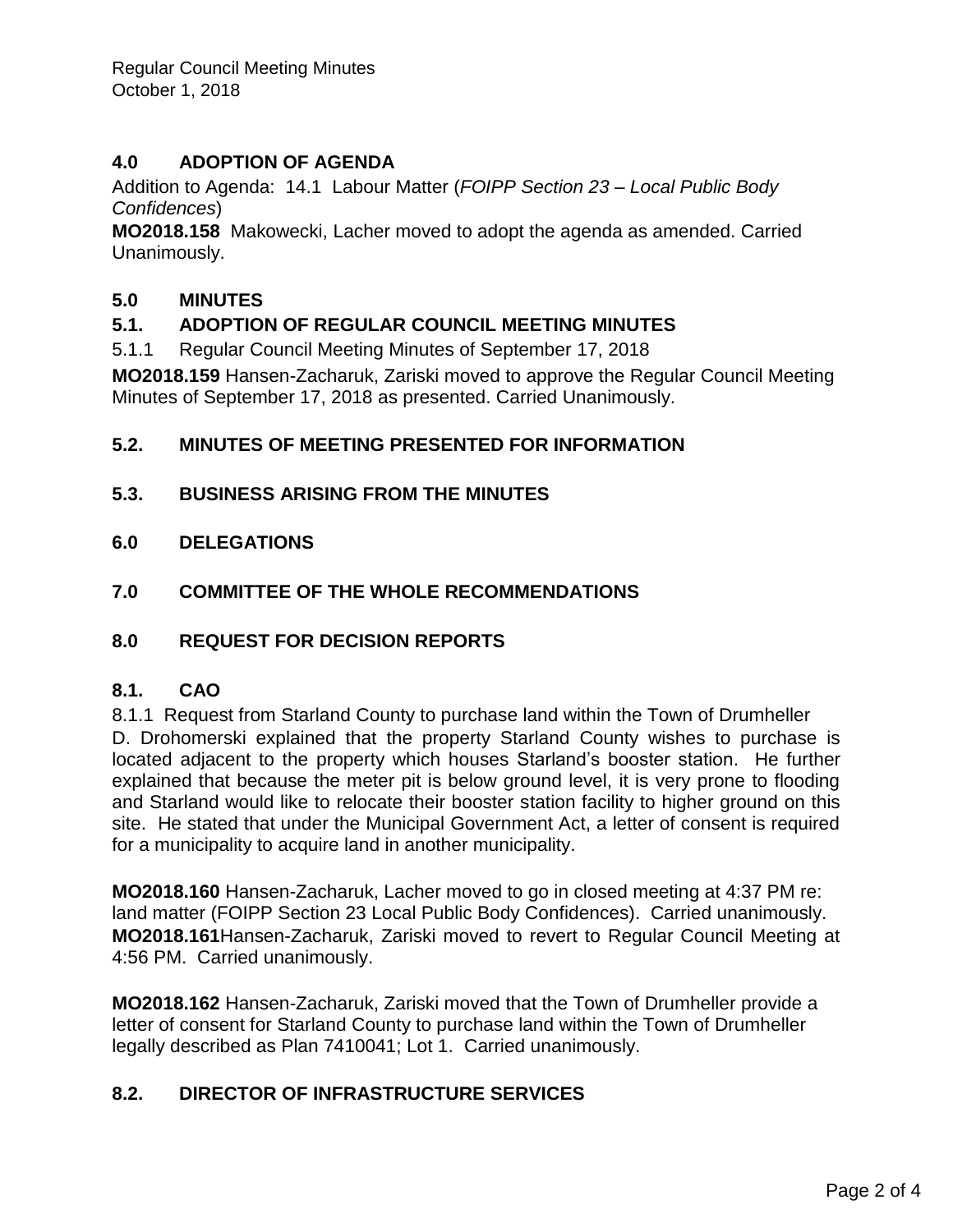# **8.3 DIRECTOR OF CORPORATE SERVICES**

8.3.1 RFD – Amendment to the Elected Officials Remuneration Terms of Reference B. Miller advised that the Task Force held their first meeting on September 28<sup>th</sup> and more time is needed to complete their review and report to Council. She recommended that Council amend the report to Council date from October  $9<sup>th</sup>$  to November 13<sup>th</sup>, 2018.

**MO2018.163** Garbutt, Lacher moved that Council approve the Elected Official Remuneration Review Task Force Terms of Reference as amended with a report to Council date of November 13, 2018. Carried unanimously.

- 8.4 DIRECTOR OF COMMUNITY SERVICES
- 8.5 DIRECTOR OF PROTECTIVE SERVICES

## **9.0 PRESENTATION OF QUARTERLY REPORTS BY ADMINISTRATION**

- **10.0 PUBLIC HEARING DECISIONS**
- **11.0 UNFINISHED BUSINESS**
- **12.0 NOTICE OF MOTION**

## **13.0 COUNCILLOR REPORTS**

## 13.1 Round Table

Council and CAO provided comments on their attendance at the AUMA held in Red Deer from September  $26<sup>th</sup> - 28<sup>th</sup>$ . Mayor Colberg stated that she will be reaching out to Ministers requesting one on one meetings in November and December. She explained that she will be asked one or more Councillors to attend with her. Councillor Garbutt reminded Council to complete the AUMA survey.

# **14.0 CLOSED MEETING MATTERS**

**MO2018.164** Hansen-Zacharuk, DeMott moved to go into closed meeting of Council at 5:10 PM. Carried unanimously.

14.1 Labour Matter (*FOIPP Section 23 – Local Public Body Confidences)*

**MO2018.165** Hansen-Zacharuk, Lacher moved to revert to open meeting of Council at 6:22 PM. Carried unanimously.

There being no further business, Mayor Heather Colberg adjourned the meeting at 6:22 PM.